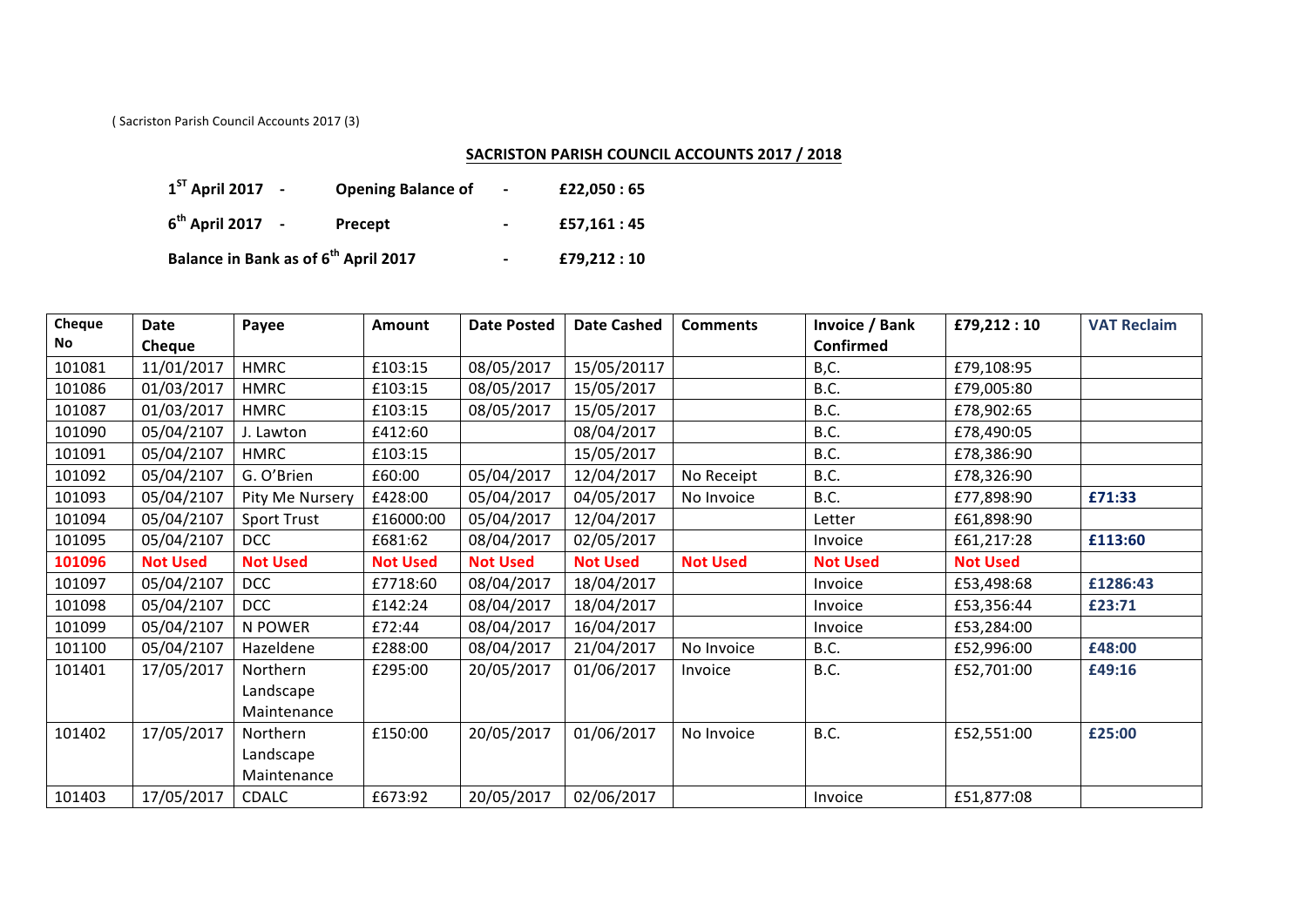| 101404  | 17/05/2017      | N POWER               | £63:85          | 20/05/2017      | 31/05/2017         |                       | Invoice          | £51,813:23       |         |
|---------|-----------------|-----------------------|-----------------|-----------------|--------------------|-----------------------|------------------|------------------|---------|
| 101405  | 17/05/2017      | <b>AON</b>            | £1723:64        | 20/05/2017      | 31/05/2017         |                       | Invoice          | £50,089:59       | £287:27 |
| 101406  | 17/05/2017      | <b>HMRC</b>           | £103:15         |                 | 26/10/2017         |                       | B.C.             | £49,986:44       |         |
| 101407  | 17/05/2017      | J. Lawton             | £412:60         |                 | 30/05/2017         |                       | B.C.             | £49,573:84       |         |
| 101408  | 07/06/2017      | <b>ALV IT</b>         | £750:00         | 09/06/2017      | <b>Cancelled</b>   | See 101419            | <b>Cancelled</b> | <b>Cancelled</b> |         |
| 101409  | 07/06/2017      | G. Richardson         | £400:00         | 09/06/2017      | 12/07/2017         | No Invoice            | B.C.             | £49,173:84       |         |
| 101410  | 07/06/2017      | Paxtons               | £623:00         | 09/06/2017      | 21/06/2017         | No Invoice            | B.C.             | £48,550:84       | £103:83 |
| 101411  | 07/06/2017      | O'Briens              | £2300:00        | 09/06/2017      | 27/07/2017         | No Invoice            | B.C.             | £46,250:84       | £383:33 |
| 101412  | 07/06/2017      | Dusk til Dawn         | £240:00         | 09/06/2017      | 12/07/2017         | No Invoice            | B.C.             | £46,010:84       | £40:00  |
| 101413  | 07/06/2017      | <b>Tots 2 Teens</b>   | £420:00         | 09/06/2017      | <b>Void Cheque</b> | <b>Cannot confirm</b> | No payment       | <b>Void</b>      |         |
|         |                 |                       |                 |                 |                    | payment               |                  |                  |         |
| 101414  | 16/06/2017      | <b>DMA</b>            | £1200:00        | 18/06/2017      | 22/06/2017         | No Invoice            | B.C.             | £44,810:84       |         |
| 101415  | 26/06/2017      | <b>WPS Newsletter</b> | £800:00         | 28/06/2017      | 12/07/2017         | Invoice               | B.C.             | £44,010:84       |         |
|         |                 | Printing              |                 |                 |                    |                       |                  |                  |         |
| 10£1416 | <b>Not Used</b> | <b>Not Used</b>       | <b>Not Used</b> | <b>Not Used</b> | <b>Not Used</b>    | <b>Not Used</b>       | <b>Not Used</b>  | <b>Not Used</b>  |         |
|         |                 |                       |                 |                 |                    |                       |                  |                  |         |
| 101417  | <b>Not Used</b> | <b>Not Used</b>       | <b>Not Used</b> | <b>Not Used</b> | <b>Not Used</b>    | <b>Not Used</b>       | <b>Not Used</b>  | <b>Not Used</b>  |         |
| 101418  | <b>Not Used</b> | <b>Not Used</b>       | <b>Not Used</b> | <b>Not Used</b> | <b>Not Used</b>    | <b>Not Used</b>       | <b>Not Used</b>  | <b>Not Used</b>  |         |
| 101419  | 05/07/2017      | L. Vest               | £750:00         | 07/07/2017      | 25/07/2017         | Invoice               | B.C.             | £43,260:84       | £125:00 |
| 101420  | 05/07/2017      | Hazeldene             | £2376:00        | 07/07/2017      | 02/08/2017         |                       | Invoice          | £40,884:84       | £396:00 |
| 101421  | 05/07/2017      | A Kelly               | £150:00         | 07/07/2017      | 18/07/2017         | No Invoice            | B.C.             | £40,734:84       |         |
| 101422  | 05/07/2017      | N Power               | £47:80          | 07/07/2017      | 19/07/2017         |                       | Invoice          | £40,687:04       |         |
| 101423  | 05/07/2017      | <b>HMRC</b>           | £103:15         | 07/07/2017      | 26/10/2017         |                       | B.C.             | £40,583:89       |         |
| 101424  | 05/07/2017      | <b>HMRC</b>           | £103:15         | 07/07/2017      | 26/10/2017         |                       | B.C.             | £40,480:74       |         |
| 101425  | 05/07/2017      | J. Lawton             | £412:60         | 07/07/2017      | 18/07/2017         |                       | B.C.             | £40,068:14       |         |
| 101426  | 05/07/2017      | J. Lawton             | £412:60         | 07/07/2017      | 18/07/2017         |                       | B.C.             | £39,655:54       |         |
| 101427  | 05/07/2017      | J. Lawton             | £200:00         | 07/07/2017      | 18/07/2017         |                       | B.C.             | £39,455:54       |         |
| 101428  | 12/07/2017      | Fletchers             | £817:74         | 14/07/2017      | 26/07/2017         |                       | Invoice          | £38,637:80       | £136:29 |
| 101429  | 09/08/2017      | Sacriston             | £178:49         | 09/08/2017      | 23/08/2017         |                       | Invoice          | £38,459:31       |         |
|         |                 | Community             |                 |                 |                    |                       |                  |                  |         |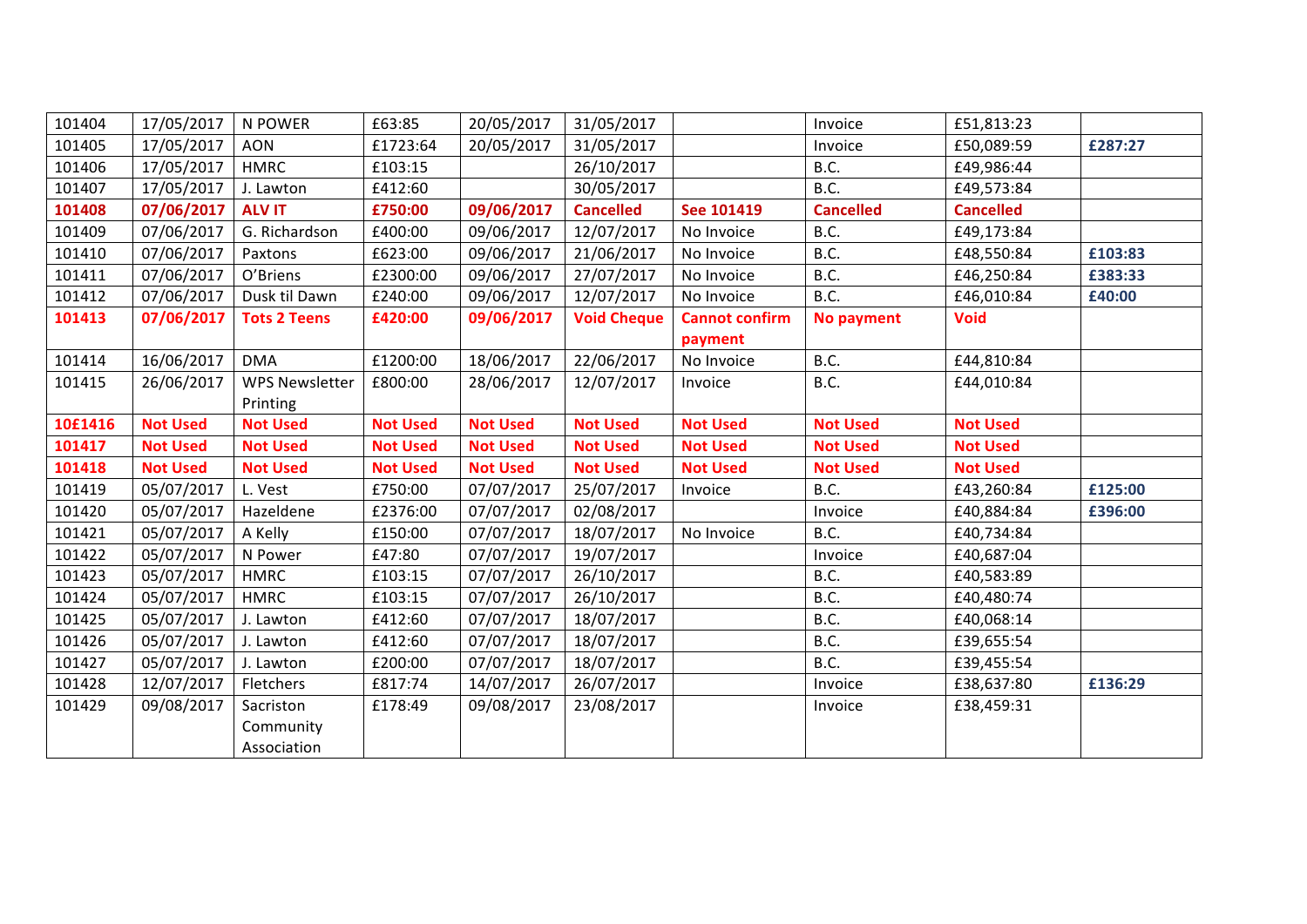| 101430 | 08/08/2017      | Sacriston            | £1000:10        | 08/08/2017      | 23/08/2017      |                         | Invoice              | £37,459:21            |          |
|--------|-----------------|----------------------|-----------------|-----------------|-----------------|-------------------------|----------------------|-----------------------|----------|
|        |                 | Community            |                 |                 |                 |                         |                      |                       |          |
|        |                 | Association          |                 |                 |                 |                         |                      |                       |          |
| 101431 | 06/09/2017      | J. Lawton            | £412:60         | 20/09/2017      | 20/09/2017      |                         | B.C.                 | £37,046:61            |          |
| 101432 | 06/09/2017      | J. Lawton            | £412:60         | 20/09/2017      | 20/09/2017      |                         | B.C.                 | £36,634:01            |          |
| 101433 | 06/09/2017      | <b>HMRC</b>          | £103:15         | 11/09/2017      | 26/10/2017      |                         | B.C.                 | £36,530:86            |          |
| 101434 | 06/09/2017      | <b>HMRC</b>          | £103:15         | 11/09/2017      | 26/10/2017      |                         | B.C.                 | £36,427:71            |          |
| 101435 | 06/09/2017      | CDALC                | £54:00          | 11/09/2017      | 30/09/2017      |                         | Invoice              | £36,373:71            |          |
| 101436 | 06/09/2017      | H. Robson            | £90:00          | 11/09/2017      | 23/09/2017      |                         | Invoice              | £36,283:71            |          |
| 101437 | 06/09/2017      | N Power              | £48:50          | 11/09/2017      | 06/10/2017      |                         | Invoice              | £36,235:21            |          |
| 101438 | 06/09/2017      | <b>In Bloom</b>      | £15:00          | 11/09/2017      |                 | <b>Cannot confirm</b>   | <b>Not on Bank</b>   | <b>Cannot Confirm</b> |          |
|        |                 | <b>Event Tickets</b> |                 |                 |                 | payment                 | <b>Statement</b>     |                       |          |
| 101439 | 06/09/2017      | H. Liddle            | £5:00           | 11/09/2017      | 12/10/2017      | No Receipt              | B.C.                 | £36,230:21            |          |
| 101440 | 06/09/2017      | Deerness             | £35369:48       | 11/09/2017      | 25/10/2017      |                         | Invoice              | £860:73               | £5894:91 |
| 101441 | 04/10/2017      | N Power              | £72:04          | 06/10/2017      | 26/10/2017      |                         | Invoice              | £788:69               |          |
| 101442 | 04/10/2017      | L. Gladders          | £150:00         | 06/10/2017      | 26/10/2017      | No Invoice              | B.C.                 | £638:69               |          |
| 101443 | 04/10/2017      | <b>ALV IT</b>        | <b>Not Used</b> | 06/10/2017      | <b>Not Used</b> | <b>Not Used</b>         | <b>Not Used</b>      | <b>Not Used</b>       |          |
| 101444 | 04/10/2017      | Donation             | £441:00         | 06/10/2017      | 11/10/2017      | No Letter               | B.C.                 | £197:69               |          |
| 101445 | 04/10/2017      | J. Lawton            | £412:60         | 06/10/2017      | 06/10/2017      |                         | B.C.                 | $-E214:91$            |          |
| 101446 | 04/10/2017      | <b>HMRC</b>          | £103:15         | 06/10/2017      | 26/10/2017      |                         | B.C.                 | $-£318:06$            |          |
|        | 20/10/2017      | <b>DCC</b>           | £29,474:57      |                 |                 | <b>Gap Site Project</b> |                      | £29156:51             |          |
| 101447 | <b>Not Used</b> | <b>Not Used</b>      | <b>Not Used</b> | <b>Not Used</b> | <b>Not Used</b> | <b>Not Used</b>         | <b>Not Used</b>      | <b>Not Used</b>       |          |
| 101448 | 01/11/2017      | L. Vest              | £350:00         | 01/11/2017      | 16/11/2017      |                         | Invoice              | £28,806:51            |          |
| 101449 | 01/11/2017      | J. Lawton            | £412:60         | 01/11/2017      | 15/11/2017      |                         | B.C.                 | £28,393:91            |          |
| 101450 | 01/11/2017      | <b>HMRC</b>          | £103:15         | 01/11/2017      | <b>Not Paid</b> | <b>To Confirm</b>       | <b>Not Confirmed</b> | <b>Not Confirmed</b>  |          |
| 101501 | 01/11/2017      | N Power              | £25:66          | 04/11/2017      | 14/11/2017      |                         | B.C.                 | £28,368:25            |          |
| 101502 | 01/11/2017      | Fletchers            | £434:70         | 04/11/2017      | 16/11/2017      |                         | Invoice              | £27,933:55            | £72:45   |
| 101503 | 01/11/2017      | Hire Santa           | £390:00         | 04/11/2017      | 22/11/2017      |                         | Invoice              | £27,543:55            | £65:00   |
| 101504 | 01/11/2017      | <b>In Bloom</b>      | £125:00         | 04/11/2017      | <b>Not Used</b> | <b>To Confirm</b>       | <b>Not Used</b>      | <b>Not Used</b>       |          |
| 101505 | 01/11/2017      | <b>RBL</b>           | £30:00          | 01/11/2017      | 08/11/2017      |                         | Receipt              | £27,513:55            |          |
| 101506 | 15/11/2017      | H.Dixon              | £229:66         | 15/11/2017      | 11/12/2017      |                         | B.C.                 | £27,283:89            |          |
|        |                 | Extravaganza         |                 |                 |                 |                         |                      |                       |          |